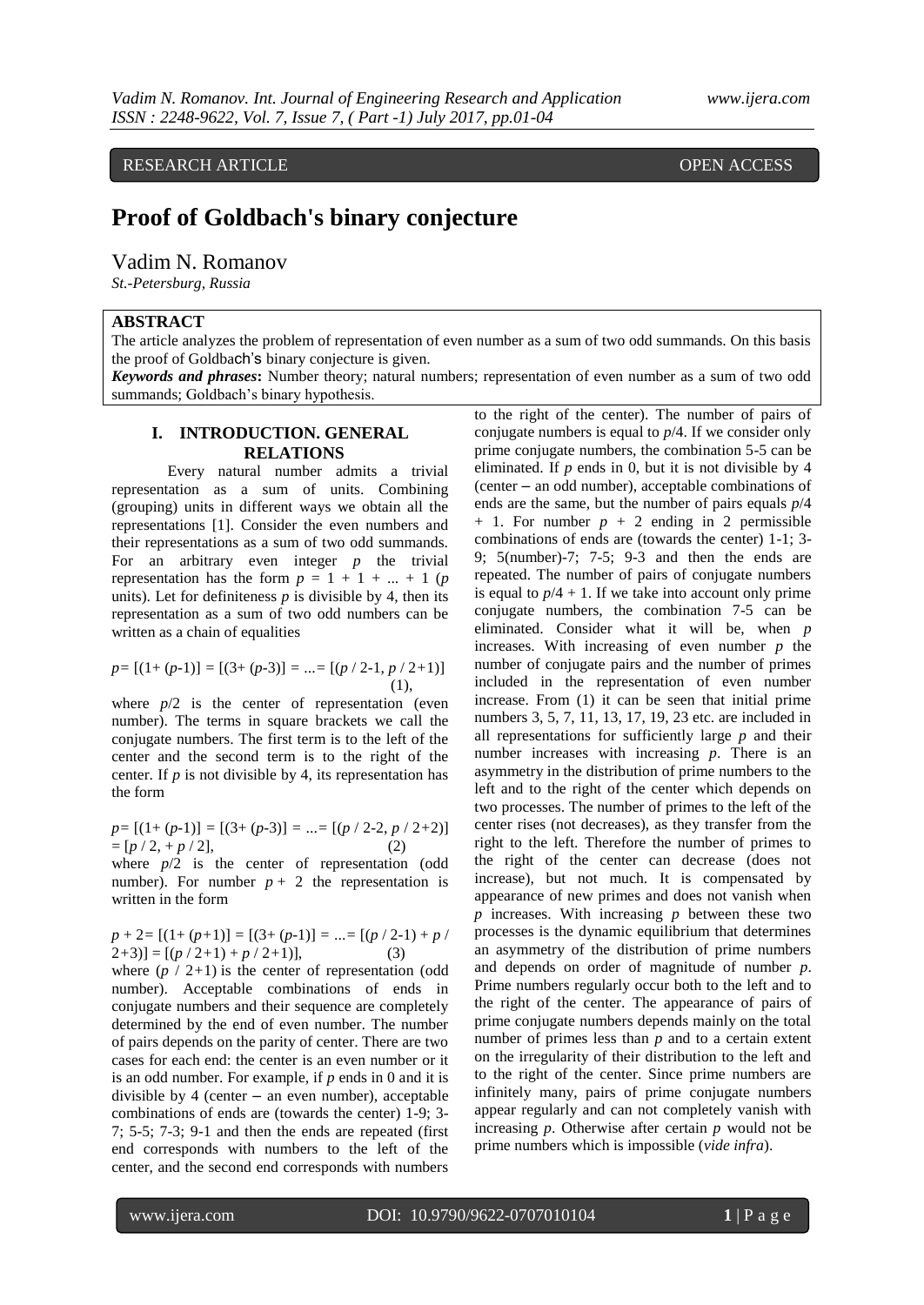## **II. WAY OF PROOF**

We prove the binary conjecture (hypothesis) by induction. We are going to prove the statement: every even integer not less 6 admits a representation as a sum of two primes. This hypothesis can be verified for any finite even number; for example,  $6 =$  $(1 + 1 + 1) + (1 + 1 + 1) = 3$ 

 $+ 3$ ;  $8 = (1 + 1 + 1) + (1 + 1 + 1 + 1) = 3 + 5$  etc. Suppose that for numbers  $n \leq p$  the binary hypothesis is correct while for  $n > p$  it is not true. Consider the set of even integers of the form

10*m*, where *m=*1, 2, 3,..... Let *p* is such a number; let for definiteness  $p$  is divisible by 4; thence

*p* +10 is not divisible by 4 and *p+*20 is divisible by 4 etc. The representation of number  $p+10$  in brief notation has the form

*p+*10*=* (1, *p+*9) *=* (3, *p+*7)*=* ...*=* ( *p* / 2*+*3, *p* / 2*+*7)*=*   $(p / 2 + 5, p / 2 + 5)$ , (4)

where in the round brackets are the pairs of conjugate numbers. Under what conditions the binary hypothesis will not be true for certain even number? This is possible, if there is one of two conditions (A) or  $(B)$ .

(A) There are no primes to the right of the center in the representation of even number.

(B) There are primes to the right of the center, but they form conjugate pairs only with composite numbers.

We will show that these conditions do not occur.

Consider number *p* +10. Compare representations of numbers  $p$  and  $p+10$ . In our case the center in the representation of  $p$  is equal to  $p/2$  (even number); the center in the representation of  $p+10$  is  $p / 2+5$  (odd number). The number of conjugate pairs in the representation of  $p$  is equal to  $p/4$  and in the representation of  $p+10$  it is equal to  $p \nmid 4+3$ . The number of primes is not reduced after transition from  $p$  to  $p+10$ . To the left of the center in the representation of  $p+10$  there are three new numbers  $p$ / 2*+*1, *p* / 2*+*3 and *p* / 2*+*5 . Numbers *p* / 2*+*1 and *p* / 2*+*3 appear because of transition from the right of the center in the representation of  $p$  to the left of the center in the representation of *p+*10. Number *p* / 2*+*5 appears due to change in the parity of center. The other numbers are the same as in the representation of *p*. Find out which of new numbers are primes. Number *p*/2*+*5 is composite as it is divisible by 5. Numbers *p*/2*+*1and *p*/2*+*3 can be prime or composite (*vide infra*). In the representation of  $p+10$  to the right of the center there are five new numbers  $p+9$ ,  $p+7$ ,  $p+5$ ,  $p+3$  and  $p+1$ . The other numbers are the same as in the representation of  $p$ ; they change position (increase) by 10 relative to the numbers in the representation of *p*. Find out which of these new numbers are primes. Number  $p+5$  is composite as it is divisible by 5. Numbers  $p+7$  and  $p+3$  can not be

primes. Otherwise the binary hypothesis will be true for all numbers  $p +10m$  in representation of which

pairs  $(10m - 7, p+7)$  and  $(10m - 3, p+3)$  are the pairs of prime conjugate numbers; in particular the binary hypothesis will be true for  $p+10$ , which contradicts our assumption (*vide supra*). Numbers *p+*1 and *p+*9 can not be primes. Otherwise the binary hypothesis will be true for all numbers  $p + 10m$  in representation

of which pairs (10*m* -1, *p+*1) and (10*m* - 9, *p+*9) are the pairs of prime conjugate numbers; in particular the binary hypothesis will be true for  $p+20$ , which contradicts our assumption. We must consider special case, when numbers  $p / 2 + 1$  and/or  $p / 2 + 3$  are unique (sole) prime numbers to the right of the center in the representation of *p* (*vide supra*). It follows from the foregoing analysis which is valid for arbitrary two adjacent even numbers ending in 0 (with identical ends) that in this case numbers *p* / 2*+*3 and/or *p* / 2*+*1 will be unique (sole) prime numbers to the right of the center in the representation of all even numbers on the interval  $[p / 2 + 10, p]$ . As the binary hypothesis is true by assumption for all even numbers  $n \leq p$ , numbers *p* / 2*+*3 and/or *p* / 2*+*1 should form pairs of prime conjugate numbers in the representation of all even numbers on the interval  $[p / 2+10, p]$ . Let *q* is an arbitrary even number from this interval (*p* is sufficiently large). In the representation of *q* there should be pairs of prime conjugate numbers of the form (α, *p*/2 + 3) and (β, *p*/2 +1), where α and β are primes;  $\alpha + p/2 + 3 = \beta + p/2 + 1 = q$ ;  $\beta - \alpha = 2$ . Put *q* = *p*/2+120; then α =117, β =119. But 117 and 119 are not primes. We have the contradiction. Number *p*/2*+*120 is the smallest number of that kind. There are other numbers of this kind; for example  $q =$ *p* / 2*+*190 (α =187, β =189); *q* = *p* 2*+*210 (α = 207, β

= 209); 
$$
q = p \ 2+220 \ (\alpha = 217, \ \beta = 219)
$$
 etc. Here  $\alpha$ 

and  $\beta$  are not primes; thence the binary hypothesis is not true for numbers *p* / 2*+*120, *p* / 2*+*190, *p* / 2*+*210, *p* / 2*+*220, which contradicts our assumption. Hence numbers  $p / 2 + 3$  and  $p / 2 + 1$  are not unique (sole) prime numbers to the right of the center in the representation of *p*. So to the right of the center in the representation of *p* there are other prime numbers; thence there are primes also to the right of the center in the representation of  $p+10$  and the same as in the representation of *p*. Therefore it follows from our analysis which is valid *mutatis mutandis* for arbitrary two adjacent even numbers ending in 0 (with identical end) that condition (A) does not take place for  $p+10$ and numbers follow it (*vide infra*). Consider condition (B). Suppose it occurs. We will increase number *p*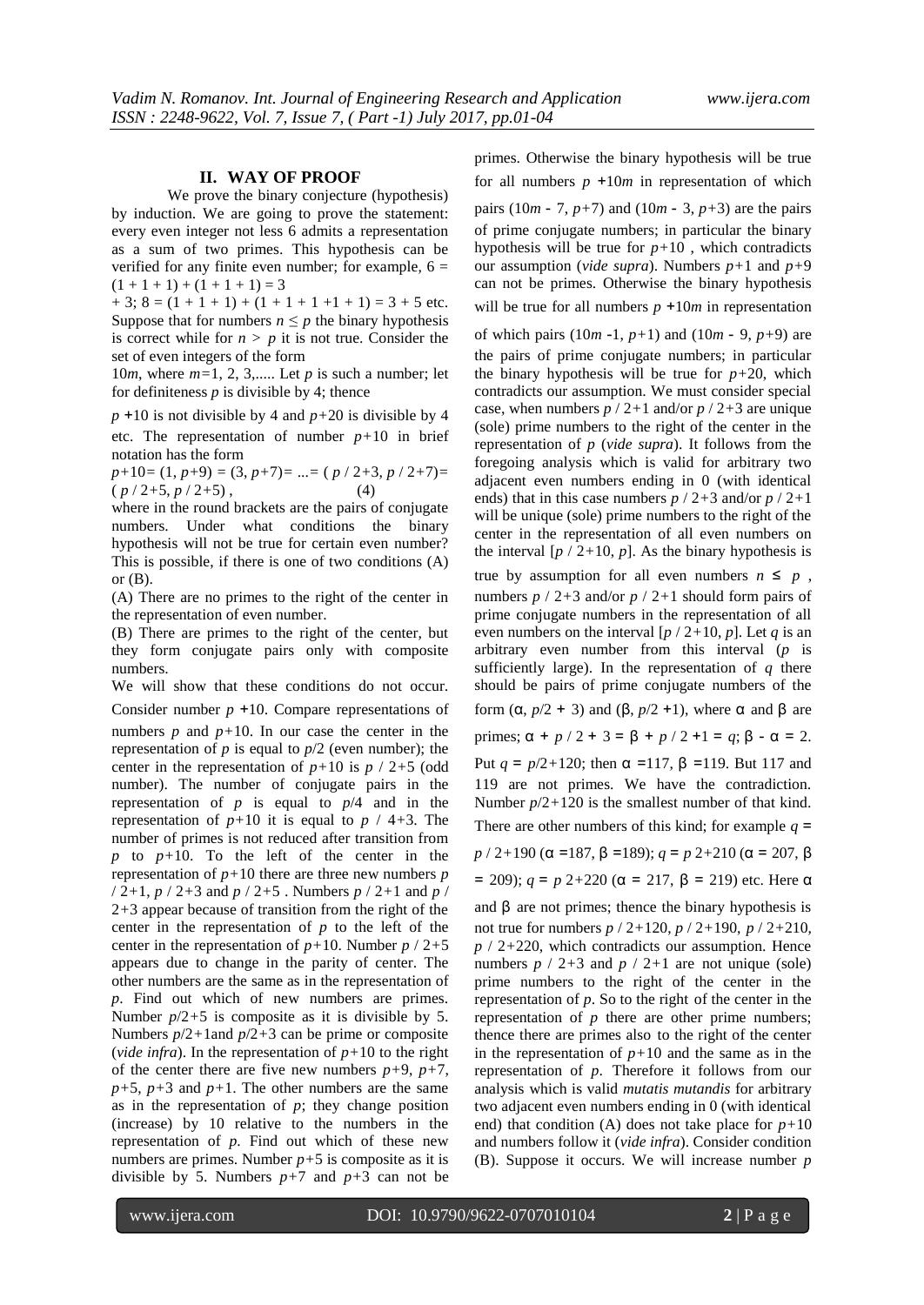sequentially by 10. After [*p*/10] steps (here [*p*/10] is the integer part of number  $p/10$ ) it will be complete substitution (displacement) of numbers situated to the right of the center in the representation of *p*. All of them are found on the left in the representation of *p*  +10[*p*/10]. Consequently in accordance with foregoing analysis which is valid for arbitrary two adjacent even numbers ending in 0 (with identical ends) there are no primes to the right of the center in the representation of number  $p +10[p/10]$  and numbers follow it. On the other hand the number of primes should increase with increasing *p*. We have the contradiction. Therefore the condition (B) does not occur and pairs of prime conjugate numbers are regularly formed, when we increase the number *p*. So we have proved the binary hypothesis for all numbers ending in 0. Generally speaking two conclusions are possible in accordance with formal logic: the binary hypothesis is true for all even numbers more than *p* or it is true only for some numbers more than *p*. But the second conclusion can not be accepted because of insufficient reason, as it follows from our foregoing analysis. For complete proof of the binary hypothesis we should consider even numbers with other ends 2, 4, 6 and 8. Way of proof *mutatis mutandis* and conclusions for even numbers with other ends remain the same as in the case of numbers ending in 0. For example, consider numbers ending in 2. Let *p* is such a number; let for definiteness *p* is divisible by 4; thence  $p +10$  is not divisible by 4 and  $p + 20$  is divisible by 4 etc., as above for numbers ending in 0. It is necessary to take account of two factors. Firstly combinations of acceptable ends and their sequence change. Secondly even numbers with other ends are not divisible by 10; *p*/10 is not an integer and there is a remainder. Consider the first factor. For even numbers ending in 2 the pairs of ends and their sequence (towards the center) have the form 1-1, 3-9 etc. (*vide supra*). For even numbers ending in 4 the pairs of ends and their sequence have the form 1-3, 3- 1, 5(number)-9, 7-7, 9-5, 1-3 etc. If we consider only prime numbers, the pair 9-5 can be eliminated. For even numbers ending in 6 the pairs of ends and their sequence have the form 1-5 (can be eliminated), 3-3, 5(number)-1, 7-9, 9-7, 1-5 etc. For even numbers ending in 8 the pairs of ends and their sequence have the form 1-7, 3-5 (can be excluded), 5(number)-3, 7- 1, 9-9, 1-7 etc. Consider the second factor. For numbers ending in 2 the remainder is 2 etc., for numbers ending in 8 the remainder is 8. In this case numbers situated to the right of the center in the representation of *p* are not displaced completely after [*p*/10] steps; one or two of them remain to the right of the center in the representation of  $p +10[p/10]$ . But they can not be prime numbers, as it follows from the

foregoing analysis. Indeed. If *p* ends in 2 or 4, one number  $p - 1$  remains to the right of the center in the representation of  $p + 10[p/10]$ . Number  $p - 1$  can not be prime number. Otherwise the binary hypothesis will be true for all numbers  $p +10m$  in representation of which pair  $(10m+1, p-1)$  is the pair of prime conjugate numbers; in particular the binary hypothesis will be true for  $p+10$ , which contradicts our assumption (*vide supra*). If *p* ends in 6, two numbers *p*-1 and *p*-3 remain to the right of the center in the representation of  $p + 10[p/10]$ . Number  $p-1$  is composite, as it is divisible by 5. Number *p*-3 can not be prime number. Otherwise the binary hypothesis will be true for all numbers  $p + 10m$  in representation of which pair  $(10m + 3, p - 3)$  is the pair of prime conjugate numbers; in particular the binary hypothesis will be true for  $p+10$ , which contradicts our assumption (*vide supra*). If *p* ends in 8, two numbers *p*-1 and *p*-3 remain to the right of the center in the representation of  $p +10[p/10]$ . Number  $p-3$  is composite, as it is divisible by 5. Number *p*-1 can not be prime, as it is contrary to our assumption of the binary hypothesis (*vide supra*). Therefore values  $[p/10]$  and  $p +10[p/10]$ , as well as, the conclusions obtained above for numbers ending in 0 remain correct for numbers with other ends. Thus we have proved the binary hypothesis for all even numbers.

### **III. CONCLUSION**

From validity of the binary hypothesis we immediately get two inferences. *Inference1*. There are always prime numbers on the interval [*n*, 2*n*], where *n*  is arbitrary natural number. It follows from this that there are also prime numbers between  $2^k$  and  $2^{k+1}$ , where *k* is a natural number. *Inference2*. The hypothesis of Legendre is correct, i.e. there is always a prime number between  $n^2$  and  $(n + 1)^2$ , where *n* is arbitrary natural number. The hypothesis of Legendre can be easily proved by induction on the basis of the binary hypothesis [2].